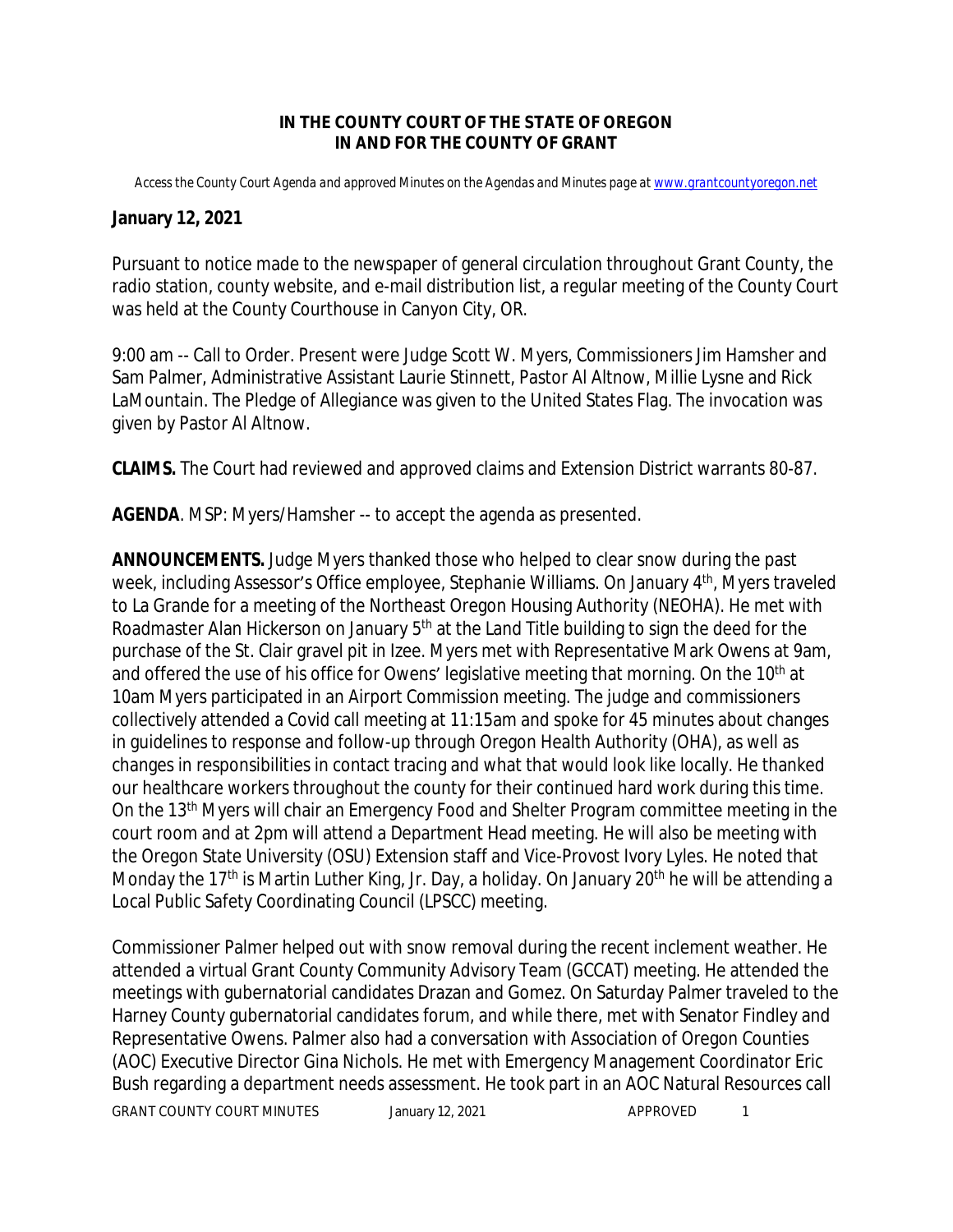with Chair Nash, Co-Chair Magruder and other commissioners.

Commissioner Hamsher attended the weekly debriefing with Community Counseling Solutions Director Kimberly Lindsay to find out about changes in contact tracing. He took part in a variety of meetings including an AOC Public Lands Steering Committee meeting by phone and met with Emergency Management Coordinator Eric Bush. He attended an AOC Public Safety and Veterans Steering Committee meeting, a GCCAT meeting, a Blues Intergovernmental Counsel (BIC) Steering Committee meeting and a National Association of Counties (NACo) Public Lands Steering Committee meeting. Locally, Hamsher attended a Fair Board meeting and Representative Christine Drazan's gubernatorial candidates meeting at the Squeeze-In restaurant. Hamsher would also like to remind the public that the monoclonal antibody treatments are available at the hospital, health department and Canyon Creek Clinic for those who test positive for Covid.

9:07 am- Reporter Logan Baggett entered

**MINUTES.** MSP: Myers/Hamsher -- to approve the minutes of December 22, 2021 as presented.

9:15 am- Roadmaster Alan Hickerson, Road Department Office Manager Tammy Workman and Human Resources Manager Laurie Cates entered

**CERTIFICATES OF APPRECIATION.** The County Court recognized the following employees with Certificates of Appreciation for years of service: 5 years- Kellie Combs, Jim Hamsher, Stephanie Williams, Ty Sharp, Troy Winters, Brooke Griffith, Kimberly Neault, Haley Walker; 10 years-Steve Fischer, Roni Hickerson; 15 years- Chris Ostberg; 20 years- Todd McKinley; 21 years- Scott Myers; 25 years- Terry Neal-Cade.

**ROAD DEPARTMENT.** CAMERA SYSTEM. Roadmaster Alan Hickerson requested a security camera system be purchased for installation at the county shops. The department lost a \$2000 water pump to theft in the last year. Actions have been taken to increase security, including installation of fencing and the purchase of an easement to prevent access through the property. Search and Rescue and Grant County Soil and Water/Weed Control also have storage at the location.

**MSP:** Hamsher/Palmer -- to approve the purchase of the camera security system as presented for the cost of \$10,094.59.

ROAD FOREMAN. Human Resources Manager Laurie Cates and Roadmaster Alan Hickerson presented a recommendation to the Court to revise the job description of Road Foreman. The current Road Foreman carries out duties and responsibilities formerly held by the Assistant Roadmaster, a position that no longer exists, but was second in command to the Roadmaster. Cates and Hickerson asked that the Court adopt the revised Road Foreman's description and pay grade placement of F-10 Exempt, effective for the January pay period.

**MSP:** Palmer/Myers -- to approve the revised job description and pay grade placement as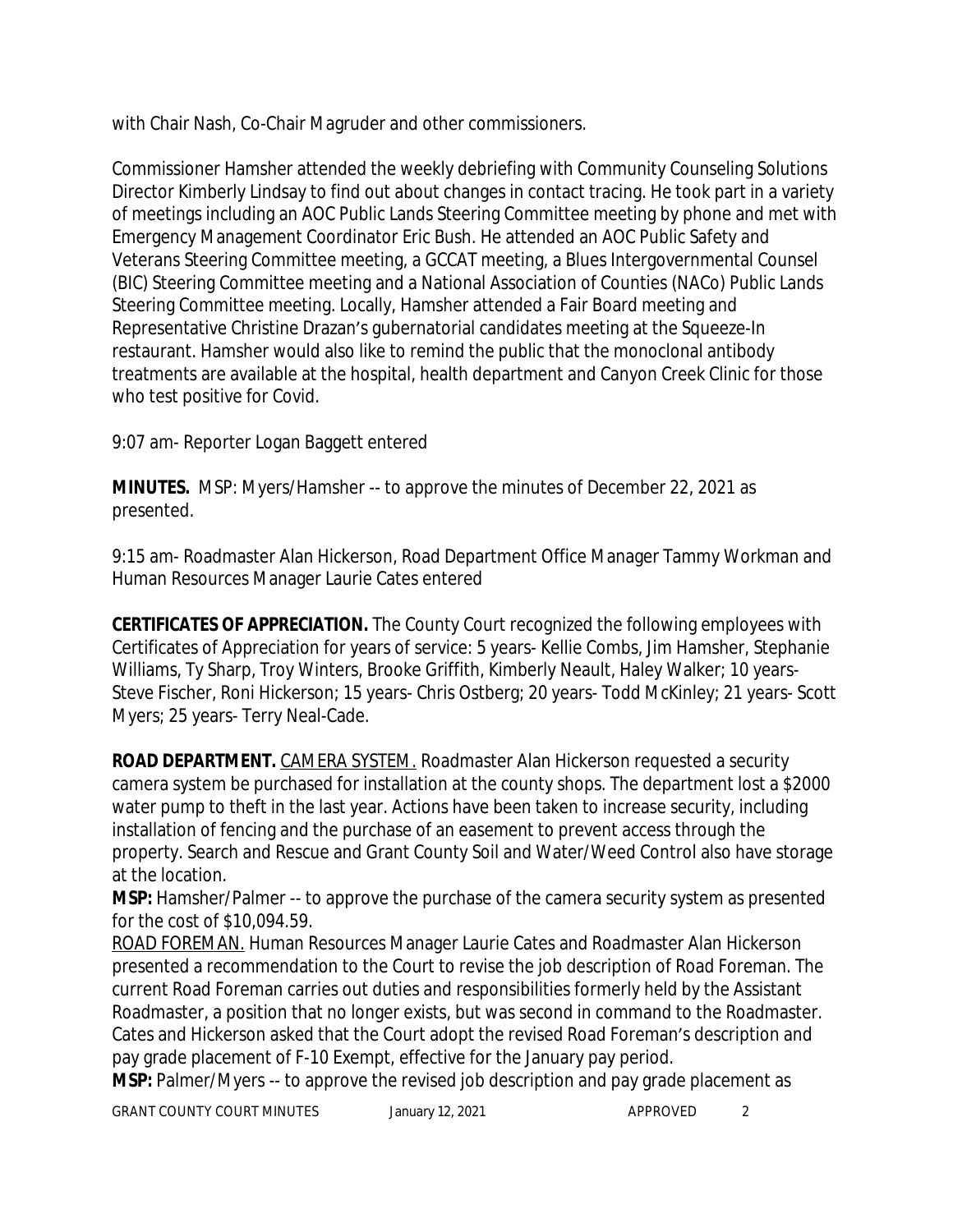presented.

**BUDGETED TRANSFERS, RESOLUTION NO. 22-01.** To enact budgeted transfers from Road to School Forest for \$360,123 and Road to Cities-Streets-Bridges for \$406,243. Discussion took place about the transfers, with Myers and Hamsher explaining that these monies have already been budgeted for the current fiscal year. The formula used by the Budget Committee distributes the SRS monies during the budget process.

**MSP:** Myers/Palmer – to approve the transfer of funds according to Resolution 22- 01 as presented.

9:27am- Fairgrounds Manager Mindy Winegar and Maintenance Specialist Dusty Williams entered

**ROAD DEPARTMENT.** The Road Department presented a casual agreement with the landowner for the maintenance of property used as a turn-around used for Road Department when plowing and maintaining the Little Indian Creek Road.

**MSP:** Myers/Palmer – to approve the maintenance agreement for the Little Indian Creek Road turn-around as presented.

**ECONOMIC DEVELOPMENT.** Economic Development Director Tory Stinnett requested the Court's approval to participate in the Inaugural Oregon NACo online Leadership Academy, to take place from January 10 – April 15 with 4-5 hours of instruction per week. The course was recommended to Stinnett as a very worthwhile training program. The cost is \$1654, which she has within her budget. Upon completion, the Court would like her to share the outcome of the training and how she feels it benefits her department and the County.

**MSP:** Hamsher/Palmer – to approve the request for enrollment in the training course as presented.

**VOLUNTEER COMMITTEE APPOINTMENTS.** Myers moved to appoint new and returning members to the following Committees: Airport Commission- Cheryl Berry and Barbara Temple reappointed to 2 year terms, expiration 12-31-2023; County Budget Committee- Rob Stewart reappointed to a 3 year term, expiration 12-31-2024; College Advisory Board- Kris Beal and Chris Cronin reappointed for 3 year terms, and Randy Hennen, a new appointee for a 3 year term, all to expire 12-31-2024; Extension Committee- Doug Cox reappointed for a 3 year term, to expire 12-31-2024; Fair Board- Jake Taylor and M.T. Anderson reappointed for 3 year terms to expire 12-31-2024; Natural Resource Committee- Tim Rude, Bill Skinner, Thom Seal and Pat Voigt reappointed to 2 year terms to expire 12-31-2023; Southeast Regional Alliance (SERA)- Haley Walker and Tory Stinnett reappointed to 3 year terms to expire 12-31-2024; Wildlife Committee- Shaun Robertson and Rick Henslee reappointed to 3 year terms and new appointee Alex Rice to a 3 year term, all to expire 12-31-2024; Mental Health Advisory Board- new appointees Michelle Gibson to a 3 year term to expire 12-31-2024 and Maria Thomas to fill a mid-term vacancy to expire 12-31-2023; Senior Advisory Board- new appointee Scott Knepper to a 3 year term to expire 6-30-2024. All of the appointments are effective immediately.

GRANT COUNTY COURT MINUTES January 12, 2021 APPROVED 3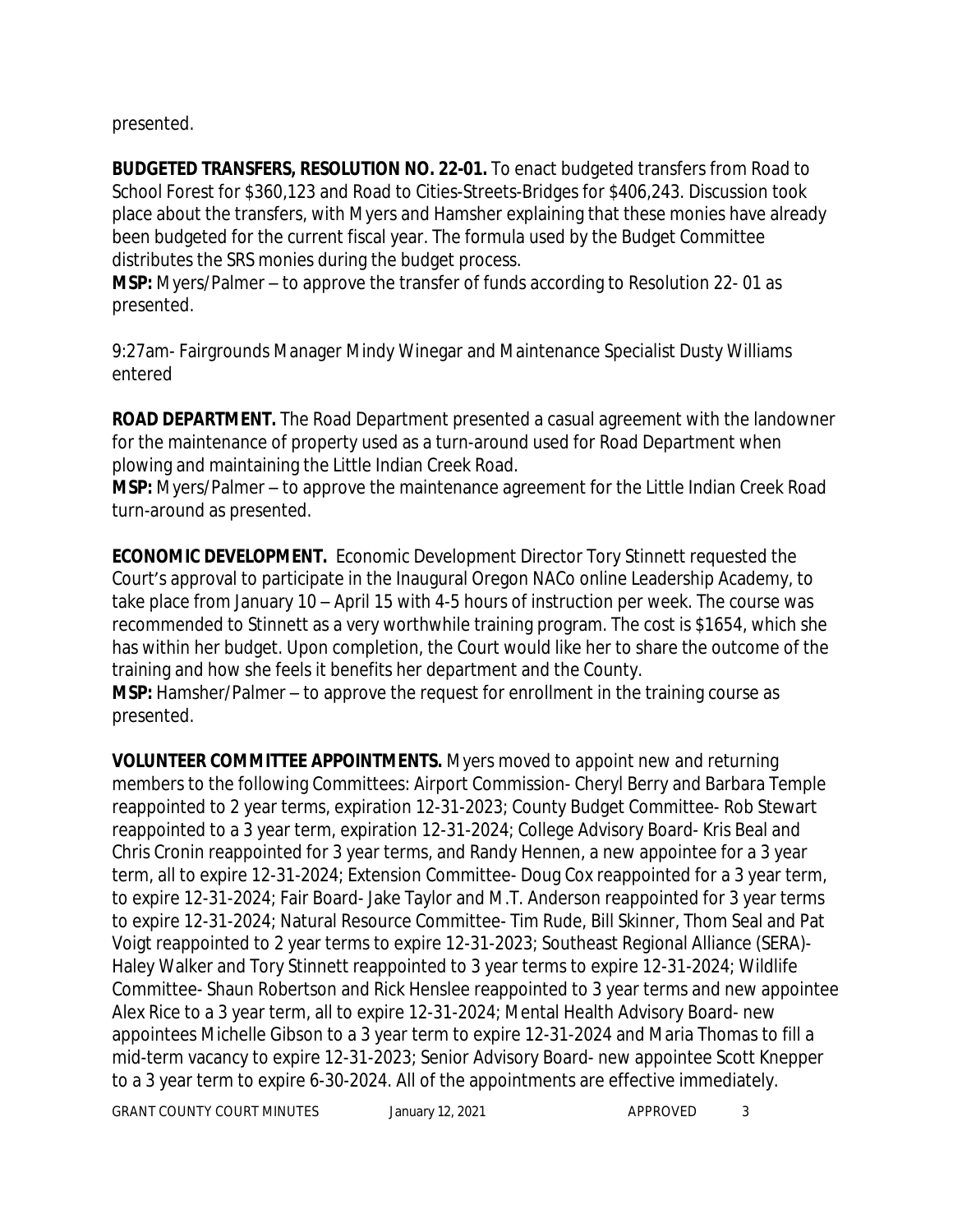**MSP:** Myers/Hamsher – to appoint the new and returning members as presented for the specified terms, effective immediately.

9:45 Treasurer Julie Ellison entered

**LIBRARY.** Librarian Chris Ostberg requested the use of Ready 2 Read grant money to install exterior lighting at the library. This would discourage vandalism and allow parents and children to take advantage of the outdoor WIFI access and reading areas. The bid from North River Electric includes provision and installation of two photo eyes, two wall pack LED fixtures, two existing dusk to dawn LED motion sensors and labor and materials to complete installation for the cost of \$1300.

**MSP:** Myers/Palmer: to approve the purchase and installation of exterior lighting as proposed.

**FAIRGROUNDS.** Fairgrounds Manager Mindy Winegar appeared to discuss several items with the court.

FAIR & RODEO COURT BUDGET. The Fair Court has raised a little over \$26,000. The Fair Board approved their budget. The Fair Board asks that the Fair Court mileage be increased to the federal rate of 58.5 cents per mile. Hamsher noted that with the fuel prices going up and the type of vehicle needed, he would support the motion. Myers noted that at one time there were higher rates for Fair Court travel.

**MSP:** Hamsher/Palmer – to approve the mileage increase for the Fair Court to the federal rate of 58.5 cents per mile.

OREGON FAIRS ASSOCIATION (OFA) CONVENTION. Winegar requested approval to attend the OFA Convention taking place in Salem from February 6<sup>th</sup>-9<sup>th.</sup> She noted that commissioners can attend for no charge.

**MSP:** Hamsher/Palmer: to approve Fairgrounds Manager Mindy Winegar to attend the annual OFA Convention.

PURCHASE OF SIDE-BY-SIDE. Winegar stated that the Fairgrounds has borrowed side-by-sides from community members for some of the bigger events in the past, but that is getting harder to do. To be ready for the BMW Rally and Fair this year, they would like to order one now. She stated that used prices are prohibitive. Four quotes were solicited, with John Day Polaris coming in with the low quote of \$11,199. When questioned by the court, Winegar stated that they prefer the smaller side-by-side to other vehicles, and it is what they have used in the past. The price and advantage of local maintenance is also a factor in their choice. The purchase is within their budget without causing any shortage in capital outlay later on in the year. **MSP:** Palmer/Hamsher – to approve the order and purchase of a side-by-side as presented from John Day Polaris for \$11,199.

**GRANT COUNTY FAIR BOARD.** Fairgrounds Manager Mindy Winegar presented the newly revised Bylaws of the Grant County Fair Board adopted by the Fair Board at their recent meeting and seen by legal counsel.

**MSP:** Hamsher/Palmer – to approve the Fair Board By-Laws as presented.